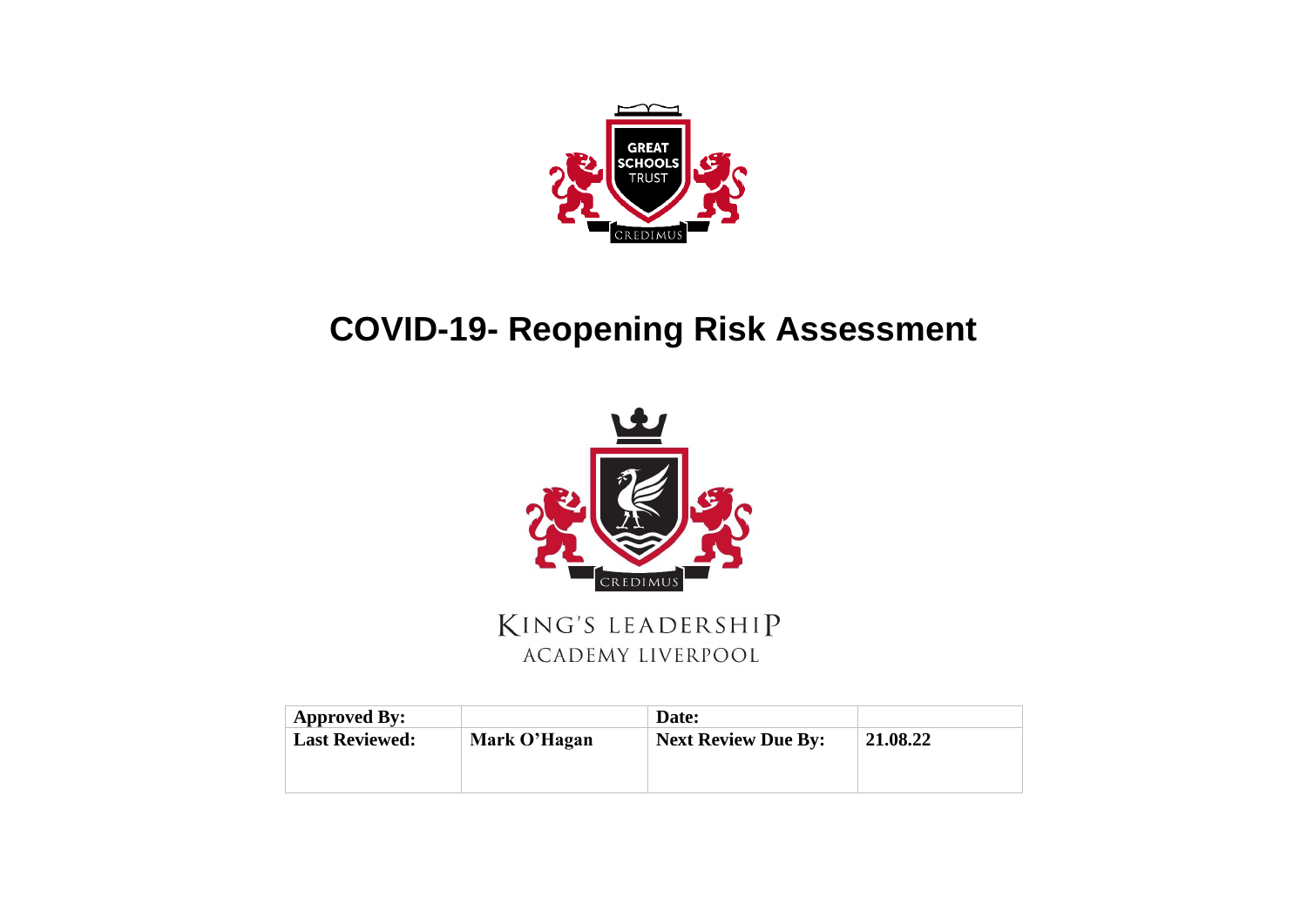

This Risk Assessment was implemented on 14/07/2021 by Compliance Education and reviewed on 20/08/2021 following updated Government guidance. It has been checked by the school's Head Teacher and SLT, School Trust and will be taken to the LAC in September 2021.

It will be reviewed on a regular basis and when there have been significant changes in government, public health and local authority guidance. The risk assessment highlights all control measures the school has put in place to ensure the school is COVID-Secure for all staff, pupils, visitors and contractors. See the school Plan for further information on how these control measures will be implemented.

| <b>Risk Assessment(s) Reviewed</b> | <b>Name of Reviewer</b> | <b>Date</b> | Signature |
|------------------------------------|-------------------------|-------------|-----------|
|                                    |                         |             |           |
|                                    |                         |             |           |
|                                    |                         |             |           |
|                                    |                         |             |           |
|                                    |                         |             |           |
|                                    |                         |             |           |
|                                    |                         |             |           |
|                                    |                         |             |           |
|                                    |                         |             |           |
|                                    |                         |             |           |
|                                    |                         |             |           |
|                                    |                         |             |           |
|                                    |                         |             |           |
|                                    |                         |             |           |
|                                    |                         |             |           |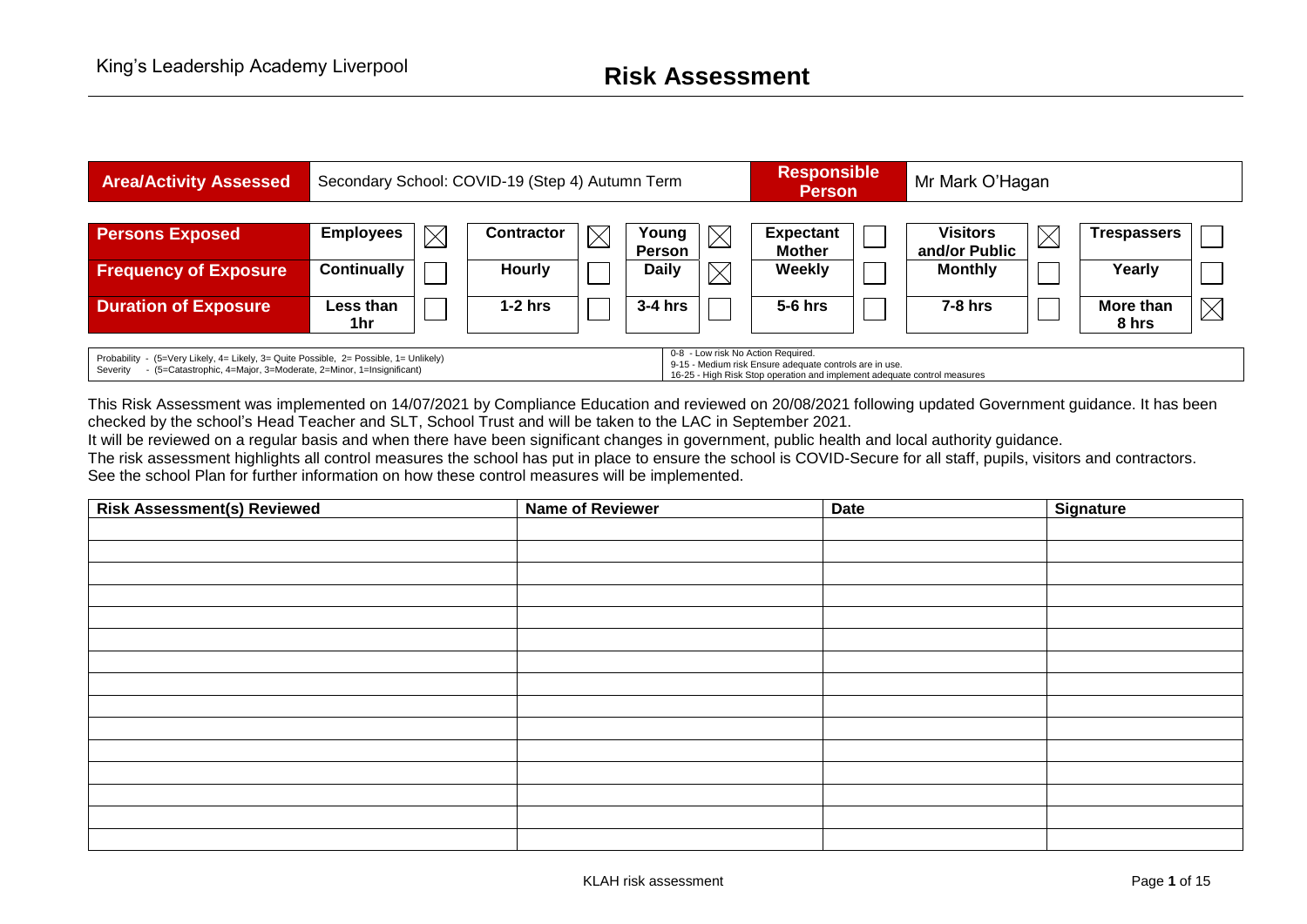| <b>No</b> | <b>Hazard</b>                                       |                 | <b>Initial</b>     |             | <b>Existing Control Measures</b>                                                                                                                                                                                                                                                                                                                                                                                                                                                                                                                                                                                                                                                                                                                                                                                                                                                                                                                                                                                                                                                                                                                                                                                                                                                                                                                                                                                                                                                                                                                                                                                                                                  |                 | <b>Residual</b> |             | Additional      |
|-----------|-----------------------------------------------------|-----------------|--------------------|-------------|-------------------------------------------------------------------------------------------------------------------------------------------------------------------------------------------------------------------------------------------------------------------------------------------------------------------------------------------------------------------------------------------------------------------------------------------------------------------------------------------------------------------------------------------------------------------------------------------------------------------------------------------------------------------------------------------------------------------------------------------------------------------------------------------------------------------------------------------------------------------------------------------------------------------------------------------------------------------------------------------------------------------------------------------------------------------------------------------------------------------------------------------------------------------------------------------------------------------------------------------------------------------------------------------------------------------------------------------------------------------------------------------------------------------------------------------------------------------------------------------------------------------------------------------------------------------------------------------------------------------------------------------------------------------|-----------------|-----------------|-------------|-----------------|
|           |                                                     | <b>Severity</b> | <b>Probability</b> | <b>Risk</b> |                                                                                                                                                                                                                                                                                                                                                                                                                                                                                                                                                                                                                                                                                                                                                                                                                                                                                                                                                                                                                                                                                                                                                                                                                                                                                                                                                                                                                                                                                                                                                                                                                                                                   | <b>Severity</b> | Probability     | <b>Risk</b> | <b>Controls</b> |
|           | School reopening<br>after easing of<br>restrictions | 4               | 3                  | 12          | Where necessary the building has been deep cleaned<br>before reopening.<br>All staff are competent and instructed with regards to the<br>procedures in place for the protection against infection from<br>Covid-19 during staff inset 02/09/21<br>From September, breakfast and after-school provision will<br>operate as normal.<br>Restrictions such as keeping children in small consistent<br>groups and adults wearing face coverings in communal<br>areas is no longer necessary and is down to personal<br>preference. The school is retaining some of the 'class<br>bubbles' mechanism.<br>School will continue to regularly clean areas and equipment<br>thoroughly including frequently touched surfaces.<br>School have produced an outbreak management plan which<br>will include the measures required following an outbreak as<br>a result of several confirmed cases over a 10 day period.<br>School will encourage vaccine take up and enable staff who<br>are eligible for a vaccination to attend booked appointments<br>where possible (even if during term time).<br><b>Contingency Plans</b><br>• For groups of self-isolating pupils, remote education plans<br>are in place and school will provide this provision when<br>necessary.<br>School have produced an outbreak management plan which<br>will include the measures required following an outbreak as<br>a result of several confirmed cases over a 10 day period.<br><b>Ventilation</b><br>Adequate ventilation is provided whilst pupils and staff are<br>on site.<br>Windows may be partially opened in conjunction with<br>heating systems to maintain a comfortable balance. | 4               | 2               | 8           |                 |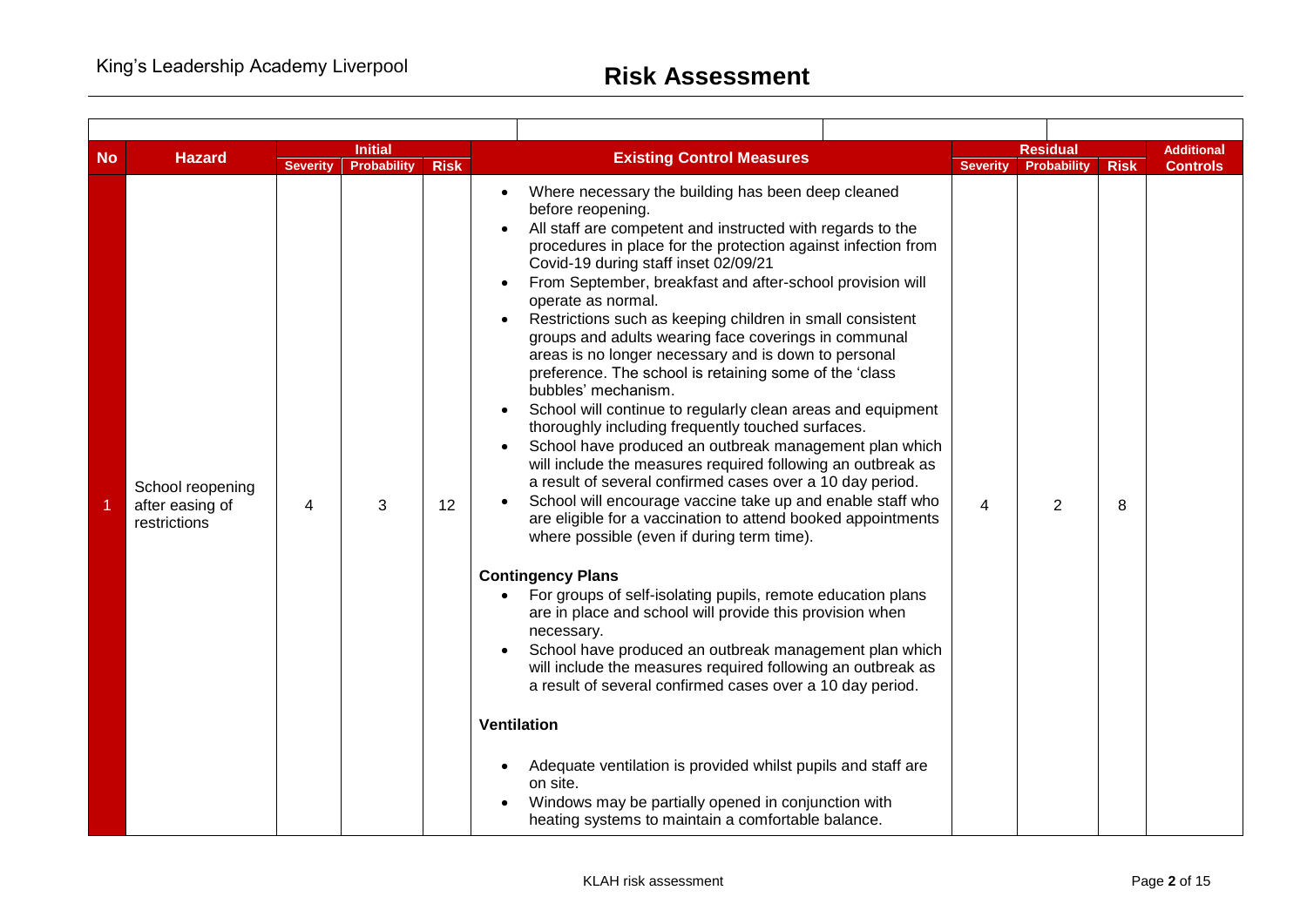| School will ensure any events held in the school i.e. plays<br>$\bullet$                                                           |  |                          |
|------------------------------------------------------------------------------------------------------------------------------------|--|--------------------------|
| etc will be in a location where ventilation is maximised.                                                                          |  |                          |
|                                                                                                                                    |  | School will<br>keep      |
| <b>Testing</b>                                                                                                                     |  | appraised of             |
| PCR tests are available via the gov website or via local<br>$\bullet$<br>testing centres. NOTE: if a PCR test is taken with 2-days |  | the pilot<br>project to  |
| of a positive lateral flow test, and is negative, it overrides the                                                                 |  | measure $CO2$            |
| self-test LFD and staff and pupils can return to school as                                                                         |  | levels and<br>options to |
| long as they don't have COVID-19 symptoms.                                                                                         |  | improve                  |
| Staff will be supplied with LFD test kits to self-swab and test                                                                    |  | ventilation              |
| themselves twice a week at home and will report their result                                                                       |  |                          |
| to NHS Test and Trace as soon as the test is completed,<br>this will be either online or by telephone as indicated in the          |  |                          |
| home test kit. Staff will also share their result, whether void,                                                                   |  |                          |
| positive or negative, with their school via the GST link as                                                                        |  |                          |
| last academic year. This will reviewed at the end of                                                                               |  |                          |
| September 2021.                                                                                                                    |  |                          |
| Close contacts will be identified by NHS Test and Trace.                                                                           |  |                          |
| Staff and pupils are not required to self-isolate if they live in<br>the same household as someone with COVID-19, or are a         |  |                          |
| close contact of someone with COVID-19, and any of the                                                                             |  |                          |
| following apply:                                                                                                                   |  |                          |
|                                                                                                                                    |  |                          |
| they are fully vaccinated                                                                                                          |  |                          |
| they are below the age of 18 years and 6 months                                                                                    |  |                          |
| they have taken part in or are currently part of an<br>approved COVID-19 vaccine trial                                             |  |                          |
| they are not able to get vaccinated for medical reason                                                                             |  |                          |
| If contacted by NHS Track and Trace, staff and pupils                                                                              |  |                          |
| (parents) will informed they have been in close contact with                                                                       |  |                          |
| a positive case and advised to take a PCR test. School will<br>encourage all individuals to take a PCR test if advised to          |  |                          |
| do so.                                                                                                                             |  |                          |
| School will work with NHS Track and Trace to identify close                                                                        |  |                          |
| contacts of a positive case if requested.                                                                                          |  |                          |
| Staff who do not need to isolate, and children and young                                                                           |  |                          |
| people aged under 18 years 6 months who usually attend                                                                             |  |                          |
| school, and have been identified as a close contact, will be<br>advised to continue to attend school as normal. They will          |  |                          |
|                                                                                                                                    |  |                          |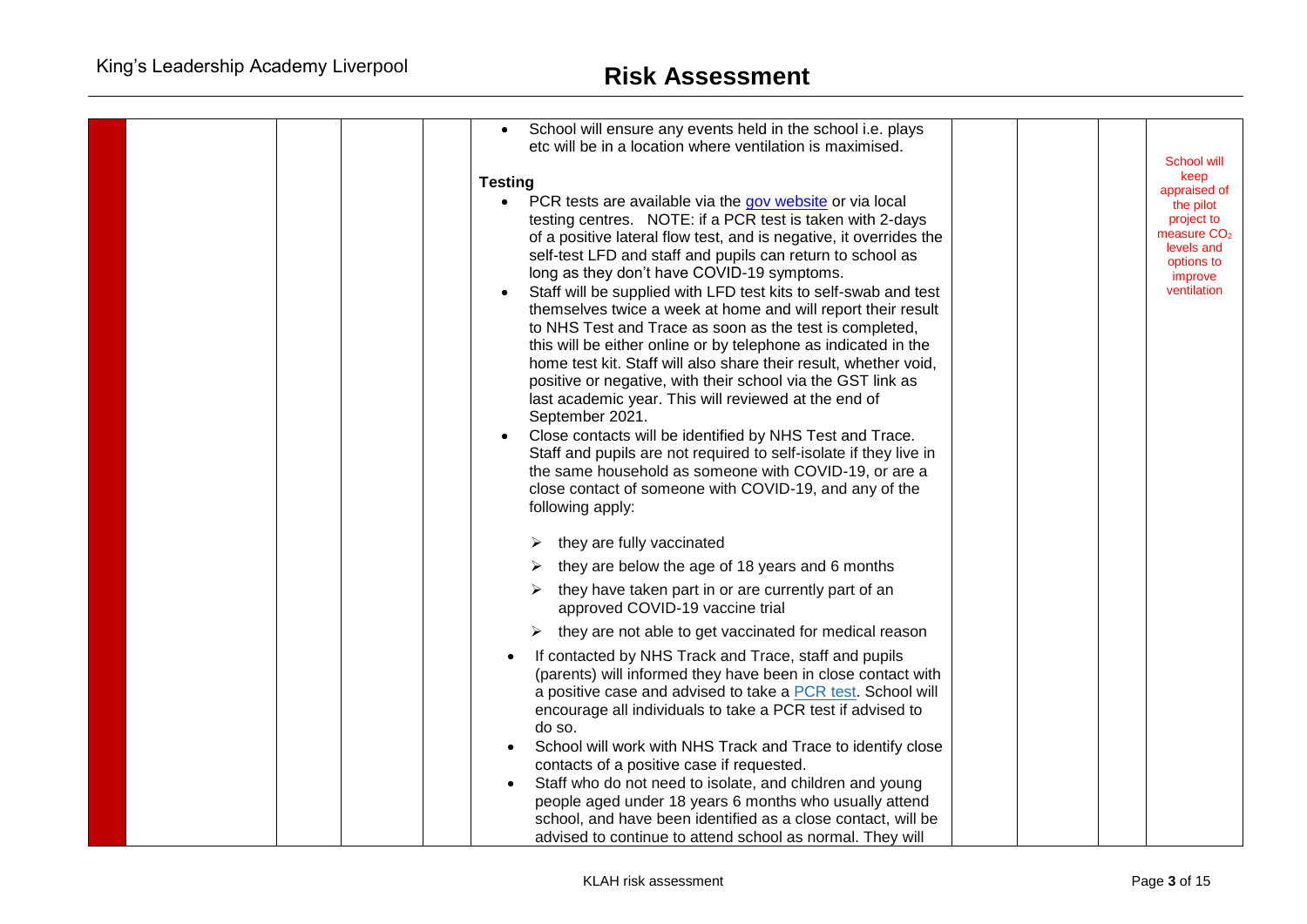|                |                                                                      |   |   |    | not be required to wear a face covering whilst in school<br>however, it is expected and recommended that these are<br>worn when travelling on public or dedicated transport.                                                                                                                                                                                                                                                                                                                                                                                                                                                                                                                                                                             |   |   |    |                                                                                                   |
|----------------|----------------------------------------------------------------------|---|---|----|----------------------------------------------------------------------------------------------------------------------------------------------------------------------------------------------------------------------------------------------------------------------------------------------------------------------------------------------------------------------------------------------------------------------------------------------------------------------------------------------------------------------------------------------------------------------------------------------------------------------------------------------------------------------------------------------------------------------------------------------------------|---|---|----|---------------------------------------------------------------------------------------------------|
| $\overline{2}$ | Coronavirus<br>spread from one<br>country to another                 | 4 | 3 | 12 | Current UK Government Travel guidelines will be followed.<br>Children under the age of 18 and 6 months are exempt<br>from quarantine on returning to England from amber<br>countries.<br>Staff who have been fully vaccinated with an NHS<br>administered vaccine in the UK (plus 14 days) or are on a<br>formally approved UK vaccine clinical trial, returning to<br>England from amber list countries no longer need to<br>quarantine.<br>It is recommended that school do not go on any<br>international visits this academic year up to and including 5<br>September 2021.<br>Up to date information on travel requirements can be found in the<br>guidance below:<br>Red, amber and green list rules for entering England -<br>GOV.UK (www.gov.uk) | 4 |   | 4  |                                                                                                   |
| 3              | Staff/Pupils at<br>increased risk<br>(CEV/BAME/Expectant<br>Mothers) | 5 |   | 20 | Staff / pupils who may be at increased risk may attend the<br>workplace/school as long as they are able to follow current<br>control measures.<br>Where necessary individual risk assessments will be<br>carried out (school will consult with Compliance Education).<br>Staff / pupils will follow advice given to them by their<br>GP/Medical professional.<br>Staff / pupils are to follow the latest government guidance<br>at all times, regarding the workplace.<br>Staff identified as being at increased risk can discuss with<br>their Head Teacher any additional controls they feel<br>necessary.                                                                                                                                             | 5 | 2 | 10 | <b>School will</b><br>support the<br>mental health<br>and wellbeing<br>of all staff and<br>pupils |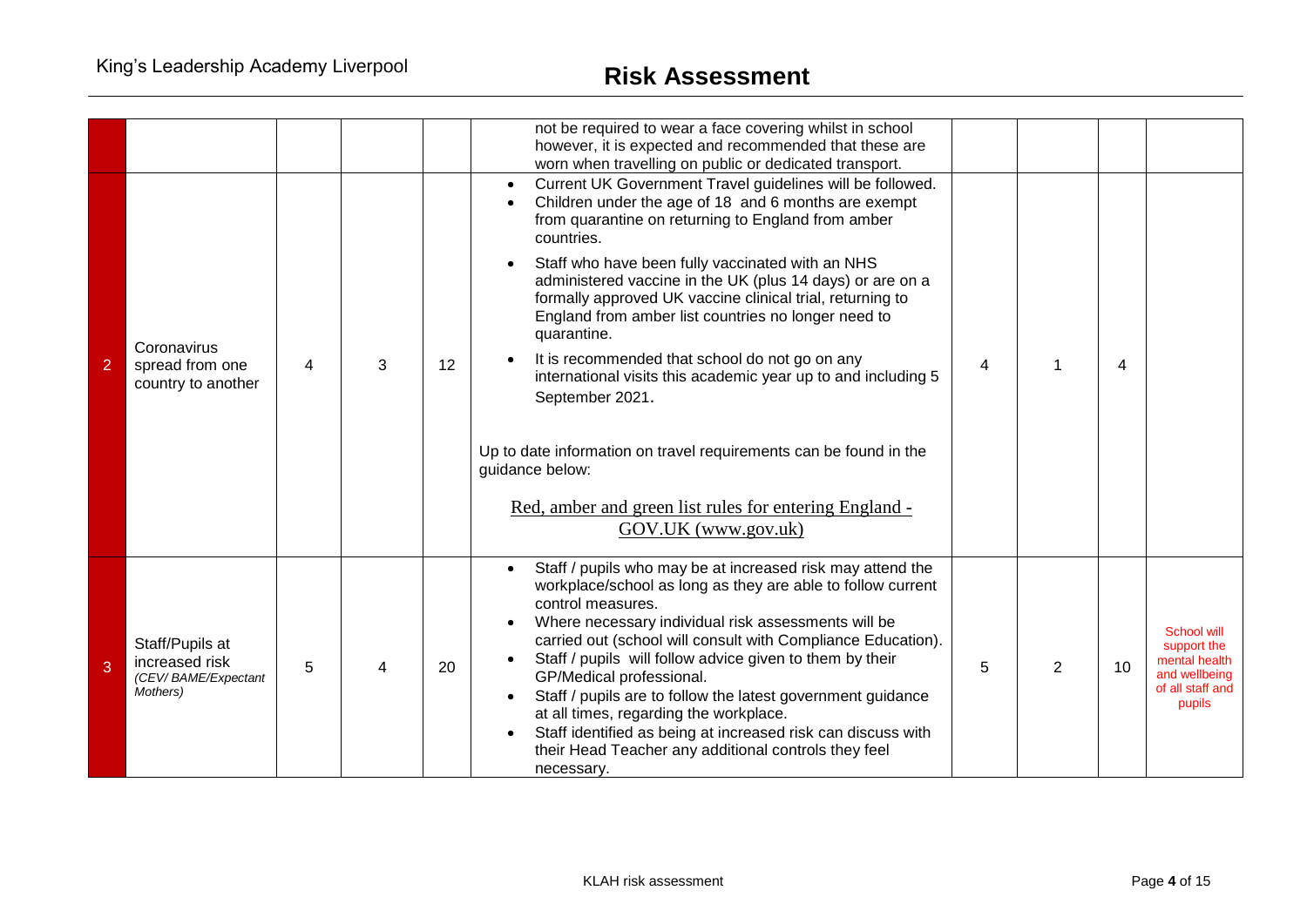| 4 | Staff and pupils<br>displaying<br>symptoms | 4 | 4 | 16 | RMC and/or MOH (RCO in MOH absence) to be informed.<br>Staff and pupils displaying symptoms of Coronavirus will be<br>sent home and asked to follow latest government<br>guidance.<br>Where necessary, the infected person will be moved to a<br>designated isolation room whilst arrangements are made<br>for the person to be collected and taken home. In a case of<br>a positive result, these areas will be deep cleaned.<br>Staff and pupils who have been in contact with anyone<br>displaying symptoms will wash their hands thoroughly for<br>20 seconds.<br>If a pupil / staff member is sent home with a suspected<br>case, their work area will be cleaned and wiped down, with<br>appropriate cleaning protocols followed under direction of<br>SPIE.<br>Where pupils cannot attend site, distance learning will be<br>available via online learning.<br>Free School Meals: support will be provided to<br>$\circ$<br>those who are eligible for benefits-related free<br>school meals<br>SEND: school will work collaboratively with families<br>$\circ$<br>to put in place reasonable adjustments<br>Access: school will work with families to ensure all<br>pupils are able to access remote education<br>(devices, internet etc)<br>If staff member or pupil develops symptoms away from<br>site, they must not attend school and will follow local<br>government guidance for isolation / testing.<br>School has developed an Outbreak Management Plan.<br>Following several cases over a 10 day period, school may<br>activate their Outbreak Management Plan following advice<br>from Public Health and discussion with GST or following<br>advice due to increased cases in the local community.<br>If school identify several cases over a 10 day period, we<br>will contact Local Health Protection via the DFE helpline for<br>further advice on 0800 046 8687 and select option 1.<br><b>Positive Result</b><br>From 16 August 2021, those who are fully vaccinated and<br>children under the age of 18 years and 6 months old will no<br>longer be required to self-isolate if they are contacted by | 4 | 2 | 8 |  |
|---|--------------------------------------------|---|---|----|--------------------------------------------------------------------------------------------------------------------------------------------------------------------------------------------------------------------------------------------------------------------------------------------------------------------------------------------------------------------------------------------------------------------------------------------------------------------------------------------------------------------------------------------------------------------------------------------------------------------------------------------------------------------------------------------------------------------------------------------------------------------------------------------------------------------------------------------------------------------------------------------------------------------------------------------------------------------------------------------------------------------------------------------------------------------------------------------------------------------------------------------------------------------------------------------------------------------------------------------------------------------------------------------------------------------------------------------------------------------------------------------------------------------------------------------------------------------------------------------------------------------------------------------------------------------------------------------------------------------------------------------------------------------------------------------------------------------------------------------------------------------------------------------------------------------------------------------------------------------------------------------------------------------------------------------------------------------------------------------------------------------------------------------------------------------------------------------------------------------------------|---|---|---|--|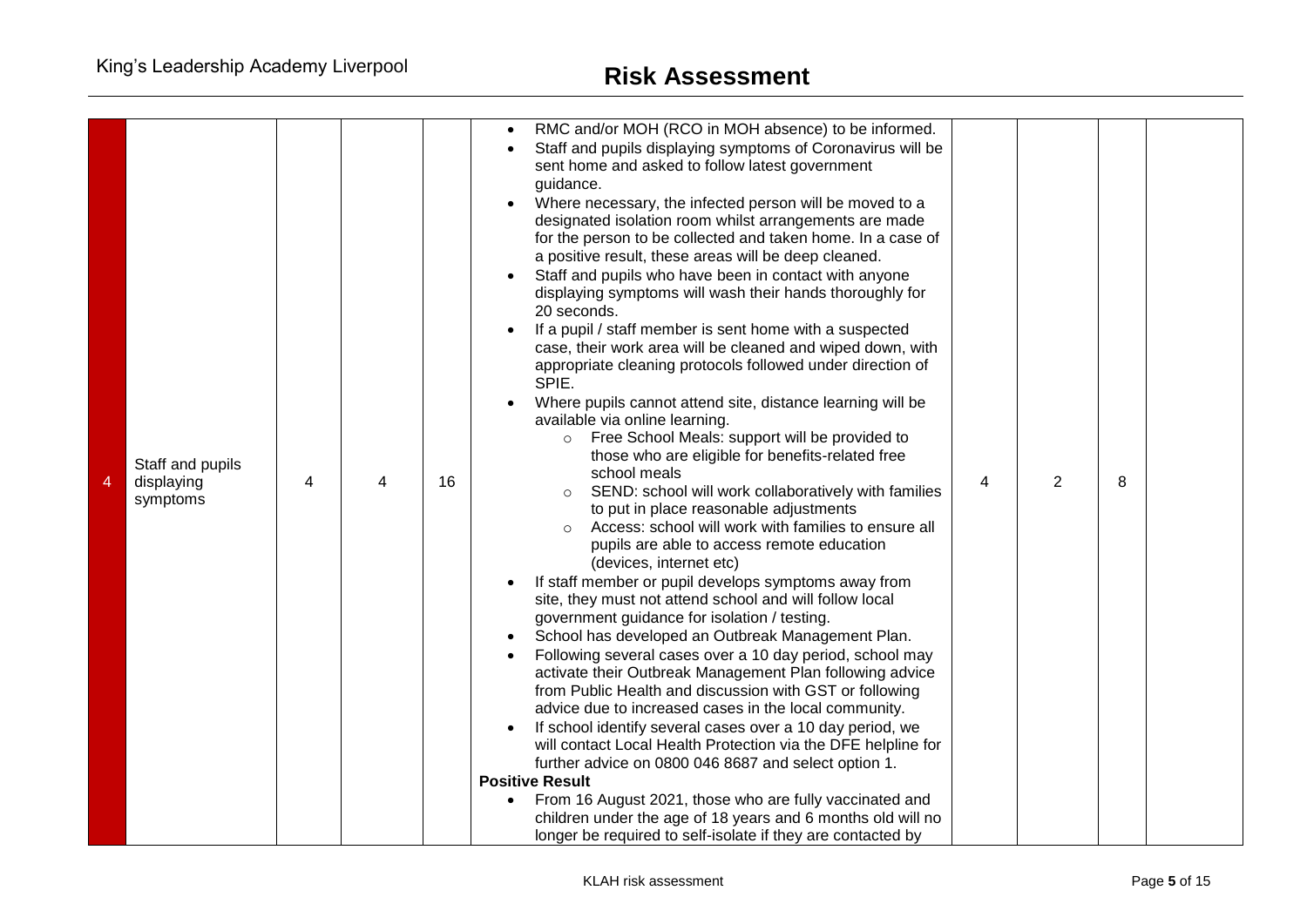|   |                                                                     |   |   |    | NHS Test and Trace as a close contact. Instead these<br>individuals will be required to undertake a PCR test.<br>Symptomatic individuals and those who record a positive<br>test result, will still be required to self-isolate.<br>Further guidance for staff can be found in<br>Schools COVID-19 operational guidance (applies<br>until Step 4) - GOV.UK (www.gov.uk)<br>During school hours contractors or visitors will be allowed<br>$\bullet$<br>onto the school premises and into the school building by<br>making a prior appointment with appropriate staff. This is                                                                                                                                                                                                                                                                                                                                                                                                                                                                                                                                                                                                                                                                                                                        |   |                |   |  |
|---|---------------------------------------------------------------------|---|---|----|------------------------------------------------------------------------------------------------------------------------------------------------------------------------------------------------------------------------------------------------------------------------------------------------------------------------------------------------------------------------------------------------------------------------------------------------------------------------------------------------------------------------------------------------------------------------------------------------------------------------------------------------------------------------------------------------------------------------------------------------------------------------------------------------------------------------------------------------------------------------------------------------------------------------------------------------------------------------------------------------------------------------------------------------------------------------------------------------------------------------------------------------------------------------------------------------------------------------------------------------------------------------------------------------------|---|----------------|---|--|
| 5 | Lack of control<br>over<br>contractors/visitors<br>coming onto site | 4 | 2 | 8  | either King's SLT or PFI facilities management.<br>All contractors and visitors are instructed to report to the<br>main school reception upon arrival.<br>All contractors and visitors are asked for verbal or written<br>evidence to confirm that:<br>I am at present not suffering from any symptoms or have<br>1.<br>tested positive for coronavirus within the last 10 days.<br>No member of my household are displaying symptoms or<br>2.<br>have tested positive for coronavirus within the last 10 days.<br>3. I have not travelled abroad to any country on the 'amber<br>list' within the last 10 days.<br>4. I have not been contacted by the NHS Test and Trace<br>service within the last 10 days.<br>KLAL reserves the right to deny access or request a<br>person to leave the school premises if the person was<br>deemed to be displaying coronavirus symptoms or being<br>aggressive or abusive to school staff.<br>Were possible, school will endeavour to ensure contractors<br>and visitors attend outside of normal school operating<br>hours if safe to do so (Fire Safety contractors will work<br>night shift from October)<br>The school will adopt a flexible approach to interviews, with<br>alternative options to face-to-face interviews offered where<br>appropriate. | 4 | 1              | 4 |  |
| 6 | Group Activities/<br>Lessons                                        | 4 | 4 | 16 | Physical Education should take place outside where<br>possible to maximise ventilation.<br>Resources that are shared between different learning<br>groups, such as Science, Art, DT and sports equipment,<br>will be cleaned frequently / after each use.                                                                                                                                                                                                                                                                                                                                                                                                                                                                                                                                                                                                                                                                                                                                                                                                                                                                                                                                                                                                                                            | 4 | $\overline{2}$ | 8 |  |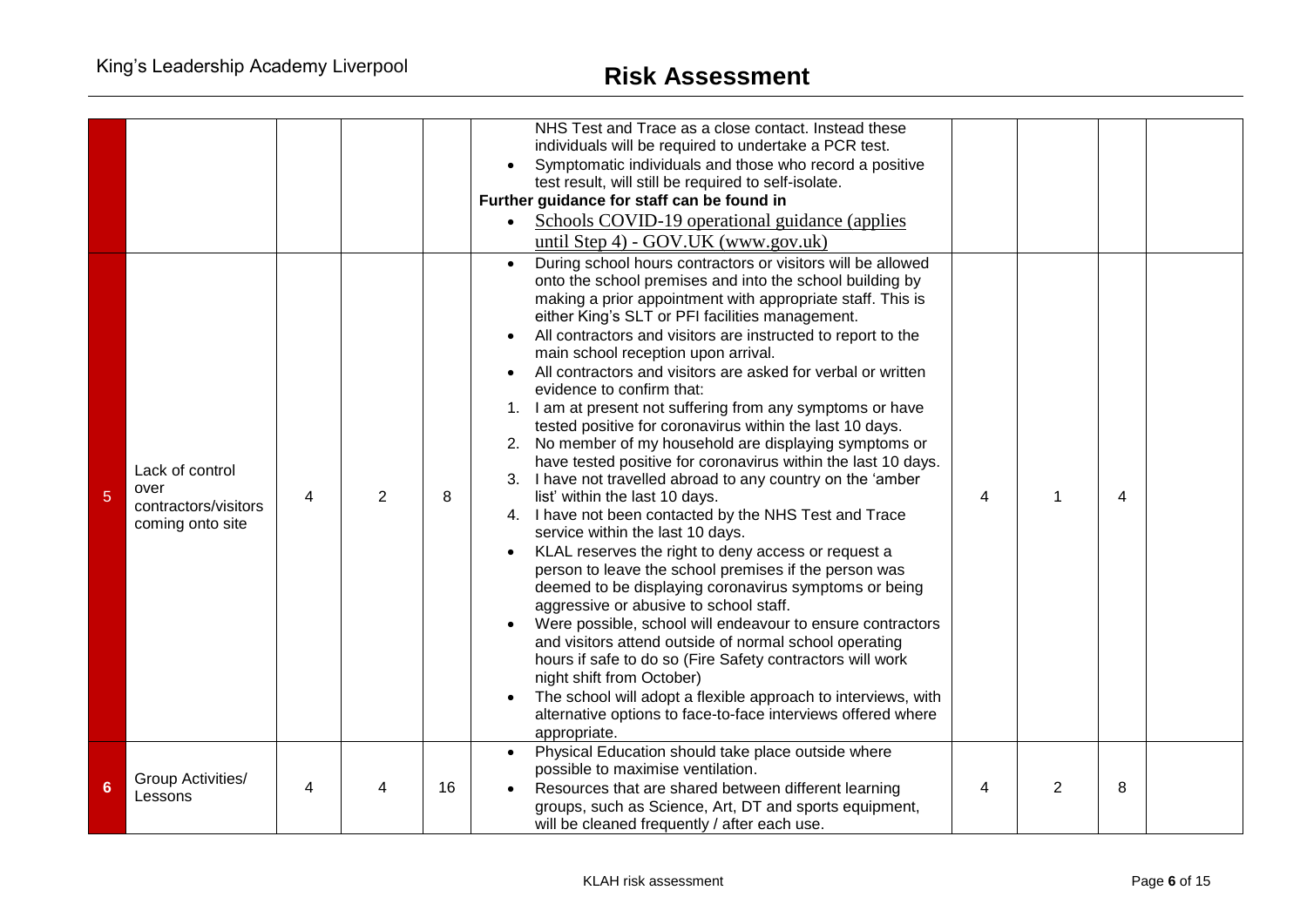|   |                                                     |   |   |    | All outdoor sports and supervised activities for children can<br>take place without restrictions on attendance. Activities<br>taking place outdoors can happen in groups of any<br>number. This is because the transmission risk is lower<br>outside.<br>If communal areas are used for group activities / lessons<br>they should be cleaned down after use.<br>All communal areas in use should remain well ventilated.<br>Activities such as singing should be carried out following<br>latest government guidance / risk assessment.<br>CLEAPSS Covid 19 guidance will be followed for all DT,<br>Science, Sports and Food Tech Practical lessons.<br>Pupils will attend in PE kit for their designated PE day; this<br>will eliminate the need for changing rooms. (Additional PE<br>kit to be funded for all students to allow for easier all day<br>wear in winter months)<br>Changing areas will be cleaned regularly.<br>School will remain vigilant and aware of the additional risk<br>of infection in environments where singing, chanting,<br>playing wind or brass instruments, dance or drama takes<br>place. |   |   |   |  |
|---|-----------------------------------------------------|---|---|----|-----------------------------------------------------------------------------------------------------------------------------------------------------------------------------------------------------------------------------------------------------------------------------------------------------------------------------------------------------------------------------------------------------------------------------------------------------------------------------------------------------------------------------------------------------------------------------------------------------------------------------------------------------------------------------------------------------------------------------------------------------------------------------------------------------------------------------------------------------------------------------------------------------------------------------------------------------------------------------------------------------------------------------------------------------------------------------------------------------------------------------|---|---|---|--|
|   | Cleaning                                            | 4 | 3 | 12 | A high standard of cleaning will be maintained.<br>Cleaning checklists / records are kept.<br>Additional cleaning will remain where required i.e. were<br>toilets, outdoor/ indoor equipment is being shared by<br>different learning groups.<br>PPE is provided for cleaning staff as necessary.<br>Staff are trained in the safe use of PPE and COSHH.<br>The school is cleaned with normal household disinfectant.<br>Any contaminated (suspected/confirmed) waste should be<br>double bagged and stored for 72 hours before disposal.<br>All spillages of blood, faeces, saliva, vomit, nasal and eye<br>discharges should be reported to SPIE immediately for<br>immediate cleaning.                                                                                                                                                                                                                                                                                                                                                                                                                                   | 4 |   | 4 |  |
| 8 | Unable to social<br>distance on public<br>transport | 4 |   | 16 | <b>Public Transport</b><br>Staff and pupils are advised to follow current government<br>guidelines. Wearing of face masks whilst travelling on<br>public transport is advised, but no longer mandatory.                                                                                                                                                                                                                                                                                                                                                                                                                                                                                                                                                                                                                                                                                                                                                                                                                                                                                                                     | 4 | 2 | 4 |  |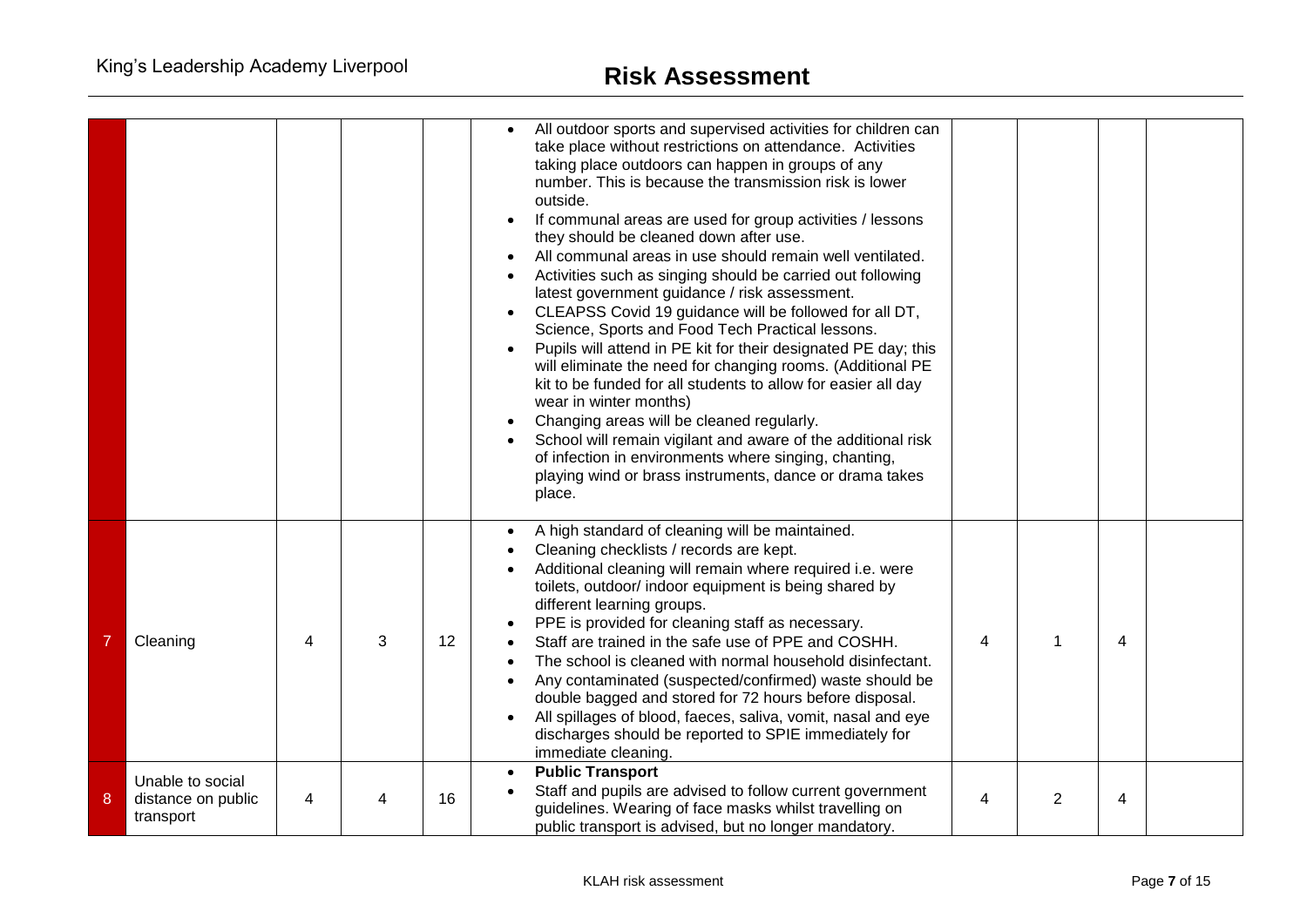|    |                                                                             |   |   |    | The school will endeavour to encourage staff and pupils to<br>walk or cycle to school.<br>Pupils are no longer required to wear face coverings when<br>travelling on school dedicated transport. However, this is<br>still advised<br><b>Car Sharing</b><br>All Staff and pupils will avoid car sharing where possible.<br>If car sharing is essential, windows should be opened to<br>maximise ventilation with passengers seated front to back.                                                                                                                                                                                                                                                                                        |   |   |   |                                                                                              |
|----|-----------------------------------------------------------------------------|---|---|----|------------------------------------------------------------------------------------------------------------------------------------------------------------------------------------------------------------------------------------------------------------------------------------------------------------------------------------------------------------------------------------------------------------------------------------------------------------------------------------------------------------------------------------------------------------------------------------------------------------------------------------------------------------------------------------------------------------------------------------------|---|---|---|----------------------------------------------------------------------------------------------|
| 9  | Unable to social<br>distance when<br>administering first<br>aid             | 5 | 2 | 10 | The school will ensure an adequate number of First Aiders<br>(Paediatric First Aid for EYFS, First Aid at Work,<br>Emergency First Aid) are always available.<br>The school will ensure all First Aiders receive refresher<br>training as required.<br>For advice on CPR during COVID-19 please follow the link<br>below<br>https://www.resus.org.uk/covid-19-resources/covid-19-<br>resources-general-public/resuscitation-council-uk-<br>statement-covid-19<br>The school will work closely with the Local Health<br>Protection Team and follow their advice.<br>The school will contact Compliance Education to report any<br>confirmed Coronavirus cases or serious injuries as it may<br>be necessary to file an HSE RIDDOR report. | 5 |   | 5 |                                                                                              |
| 10 | Lack over control<br>over external clubs<br>hiring the school<br>facilities | 4 | 3 | 12 | The school will only allow external clubs and organisations<br>to use/hire their facilities in line with latest government<br>guidance.<br>SPIE to report to MOH re following of guidelines re H&S<br>guidance                                                                                                                                                                                                                                                                                                                                                                                                                                                                                                                           | 4 | 1 | 4 |                                                                                              |
| 11 | <b>Educational Visits</b>                                                   | 4 |   | 16 | Educational visits that are integral will take place following<br>the completion of an individual risk assessment. NHOI to<br>oversee.<br>Individual local authority guidance will be followed if<br>traveling between counties.<br>Local government transport guidance will be followed                                                                                                                                                                                                                                                                                                                                                                                                                                                 | 4 | 2 | 8 | <b>Ensure any</b><br>new bookings<br>have<br>adequate<br>financial<br>protection in<br>place |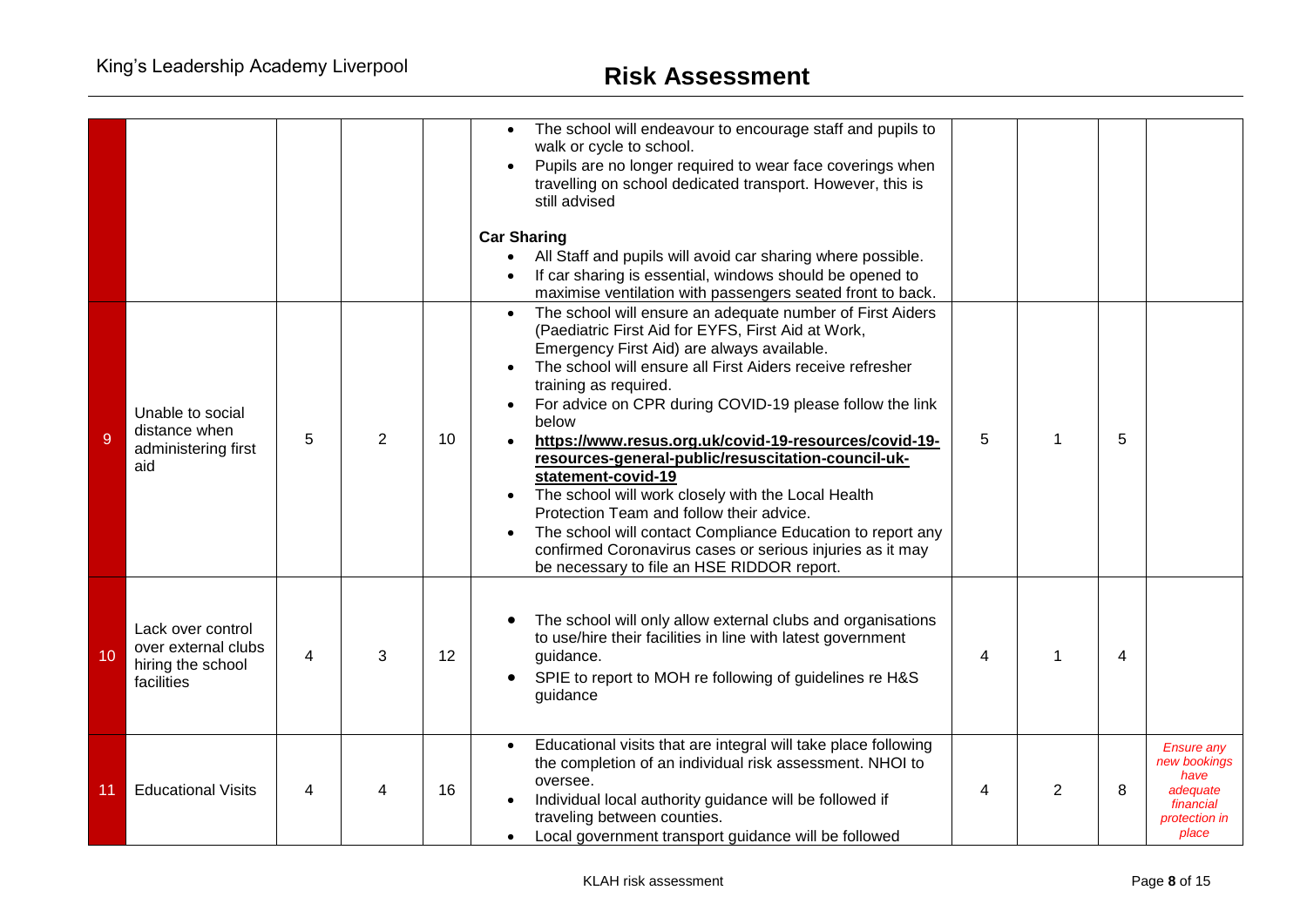| 12 | Unable to stop the<br>virus from<br>spreading<br><b>Personal Hygiene</b> | 4 | 3 | 12 | <b>Transmission</b><br>All staff and pupils are reminded on a regular basis to<br>follow good respiratory and hand hygiene to minimise the<br>chance of transmission.<br>Handwashing<br>Handwashing facilities are available throughout the school.<br>Handwash notice and instructions are located throughout<br>the school.<br>All staff and pupils are aware of best practise.<br><b>Coughing and sneezing</b><br>All staff and pupils are encouraged to cover their mouth<br>and nose with a tissue.<br>Staff and pupils will wash hands after using or disposing of<br>tissues.<br>Spitting is discouraged.<br>Personal protective equipment (PPE).<br>PPE in place for cleaners as per MSDS and/or COSHH risk<br>assessments<br>PPE in place for cleaners when completing a Deep Clean<br>The correct PPE should be used when handling cleaning<br>chemicals.<br>PPE is worn as per the cleaning chemicals COSHH risk | 4 | 4 |  |
|----|--------------------------------------------------------------------------|---|---|----|-----------------------------------------------------------------------------------------------------------------------------------------------------------------------------------------------------------------------------------------------------------------------------------------------------------------------------------------------------------------------------------------------------------------------------------------------------------------------------------------------------------------------------------------------------------------------------------------------------------------------------------------------------------------------------------------------------------------------------------------------------------------------------------------------------------------------------------------------------------------------------------------------------------------------------|---|---|--|
| 13 | Unable to stop the<br>virus from                                         | 4 | 3 | 12 | Cleaning of the environment,<br>MOH to use KIT meetings to assess and report on controls<br>in place with PFI contractors (SPIE)                                                                                                                                                                                                                                                                                                                                                                                                                                                                                                                                                                                                                                                                                                                                                                                            | 4 | 4 |  |
|    | spreading<br><b>General Cleaning</b>                                     |   |   |    | assessment or MSDS.<br>MOH to be supplied with regular cleaning audits to ensure<br>adequate QA of the standard of cleaning taking place.                                                                                                                                                                                                                                                                                                                                                                                                                                                                                                                                                                                                                                                                                                                                                                                   |   |   |  |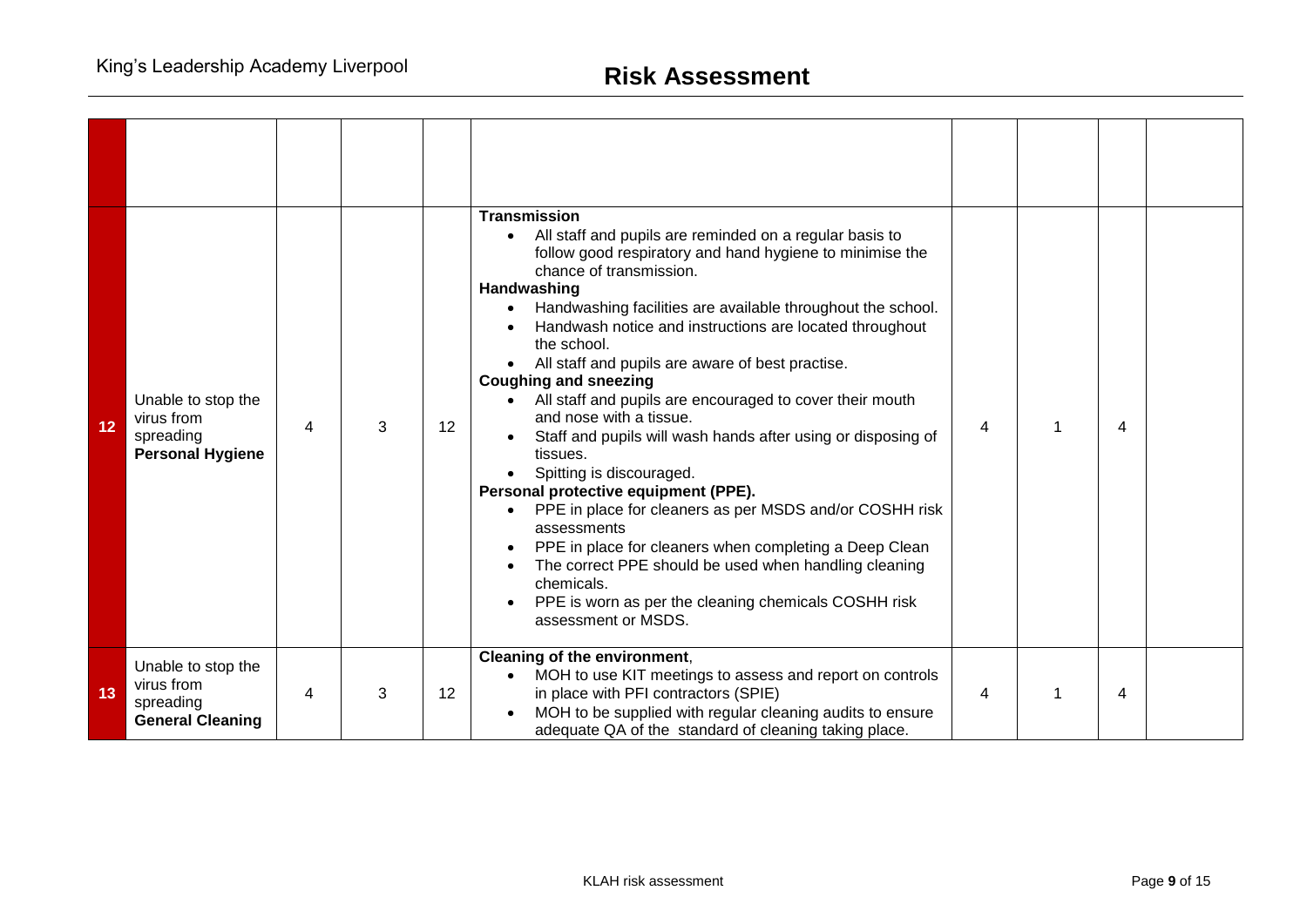|           | <b>ACTION ARISING FROM RISK ASSESSMENT</b> |                         |                           |                    |                                 |  |  |  |  |  |
|-----------|--------------------------------------------|-------------------------|---------------------------|--------------------|---------------------------------|--|--|--|--|--|
| <b>No</b> | <b>Risk</b><br>Rating                      | <b>Action Required:</b> | Person (s)<br>Responsible | <b>Target Date</b> | <b>Date</b><br><b>Completed</b> |  |  |  |  |  |
|           |                                            |                         |                           |                    |                                 |  |  |  |  |  |
|           |                                            |                         |                           |                    |                                 |  |  |  |  |  |
|           |                                            |                         |                           |                    |                                 |  |  |  |  |  |
|           |                                            |                         |                           |                    |                                 |  |  |  |  |  |
|           |                                            |                         |                           |                    |                                 |  |  |  |  |  |
|           |                                            |                         |                           |                    |                                 |  |  |  |  |  |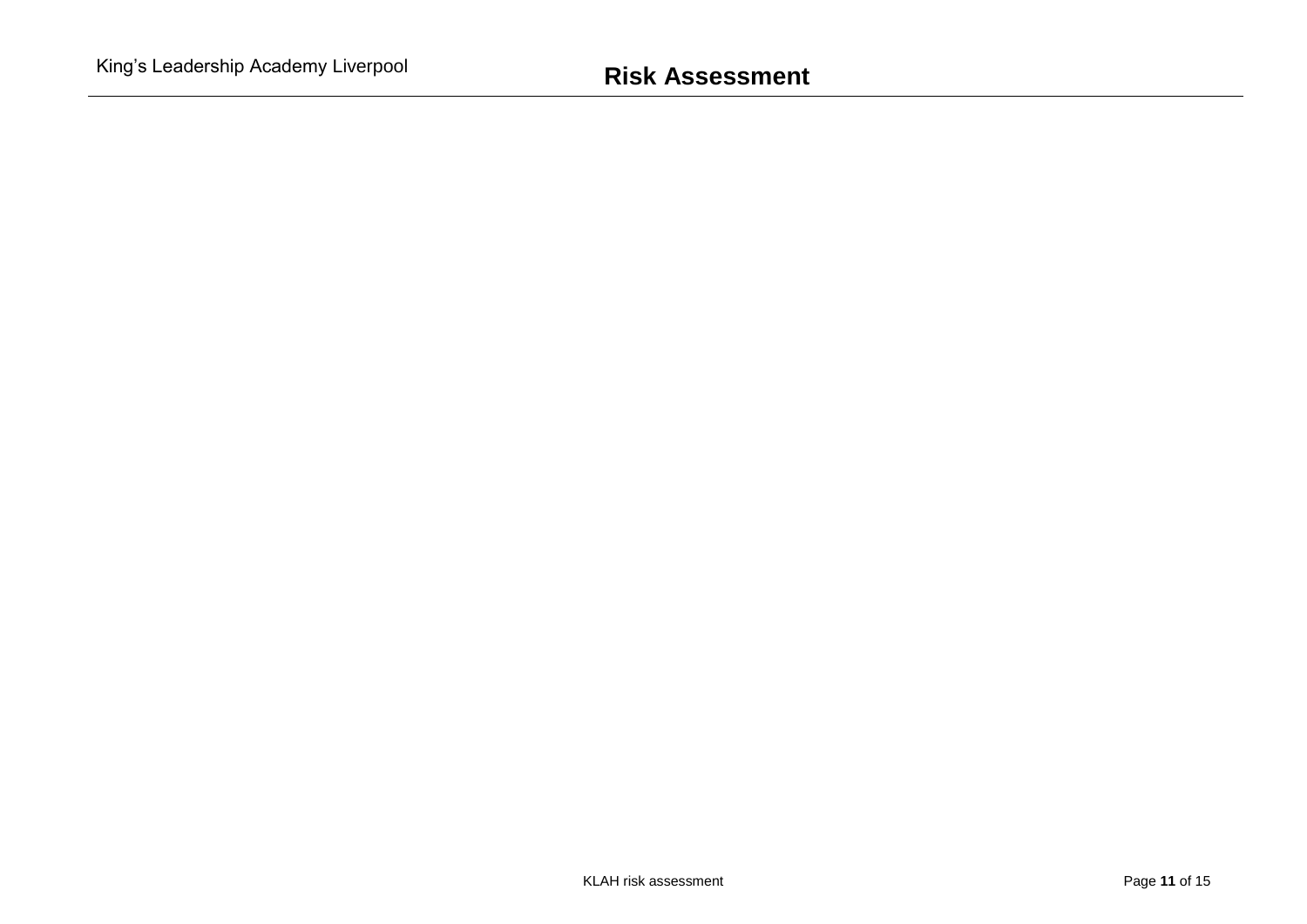## **Useful Websites**

| <b>Health and Safety Responsibilities</b>                          | https://www.gov.uk/government/publications/health-and-safety-advice-for-   |
|--------------------------------------------------------------------|----------------------------------------------------------------------------|
|                                                                    | schools/responsibilities-and-duties-for-schools                            |
|                                                                    | https://www.hse.gov.uk/services/education/sensible-leadership/school-      |
|                                                                    | leaders.htm                                                                |
|                                                                    | https://www.hse.gov.uk/services/education/faqs.htm#a1                      |
| <b>Business Continuity Plan</b>                                    | https://www.gov.uk/guidance/emergencies-and-severe-weather-schools-and-    |
|                                                                    | early-years-settings                                                       |
| Guidance for full opening – schools (published $2^{nd}$ July 2020) | https://www.gov.uk/government/publications/actions-for-schools-during-     |
|                                                                    | the-coronavirus-outbreak/guidance-for-full-opening-schools                 |
| Current guidance on shielding                                      | https://www.gov.uk/government/publications/guidance-on-shielding-and-      |
|                                                                    | protecting-extremely-vulnerable-persons-from-covid-19/guidance-on-         |
|                                                                    | shielding-and-protecting-extremely-vulnerable-persons-from-covid-19        |
| Current guidance on Clinically vulnerable                          | https://www.gov.uk/government/publications/staying-alert-and-safe-social-  |
|                                                                    | distancing/staying-alert-and-safe-social-distancing#clinically-vulnerable- |
|                                                                    | people                                                                     |
| Other nonmedical vulnerable people                                 | https://www.gov.uk/government/publications/covid-19-review-of-             |
|                                                                    | disparities-in-risks-and-outcomes                                          |
| Providing extra mental health support                              | https://www.gov.uk/government/news/extra-mental-health-support-for-        |
|                                                                    | pupils-and-teachers                                                        |
|                                                                    | http://www.educationsupport.org.uk/                                        |
|                                                                    | https://www.eventbrite.co.uk/e/dfe-supporting-pupil-and-student-mental-    |
|                                                                    | wellbeing-tickets-110796856380                                             |
| <b>Behaviour Expectations</b>                                      | https://www.gov.uk/government/publications/behaviour-and-discipline-in-    |
|                                                                    | schools                                                                    |
| <b>Remote Education Support</b>                                    | https://www.gov.uk/government/publications/actions-for-schools-during-     |
|                                                                    | the-coronavirus-outbreak/guidance-for-full-opening-schools#res             |
|                                                                    | https://www.gov.uk/government/publications/coronavirus-covid-19-online-    |
|                                                                    | education-resources                                                        |
|                                                                    | https://educationendowmentfoundation.org.uk/covid-19-resources/covid-19-   |
|                                                                    | support-guide-for-schools/                                                 |
|                                                                    | https://edtech-demonstrator.lgfl.net/                                      |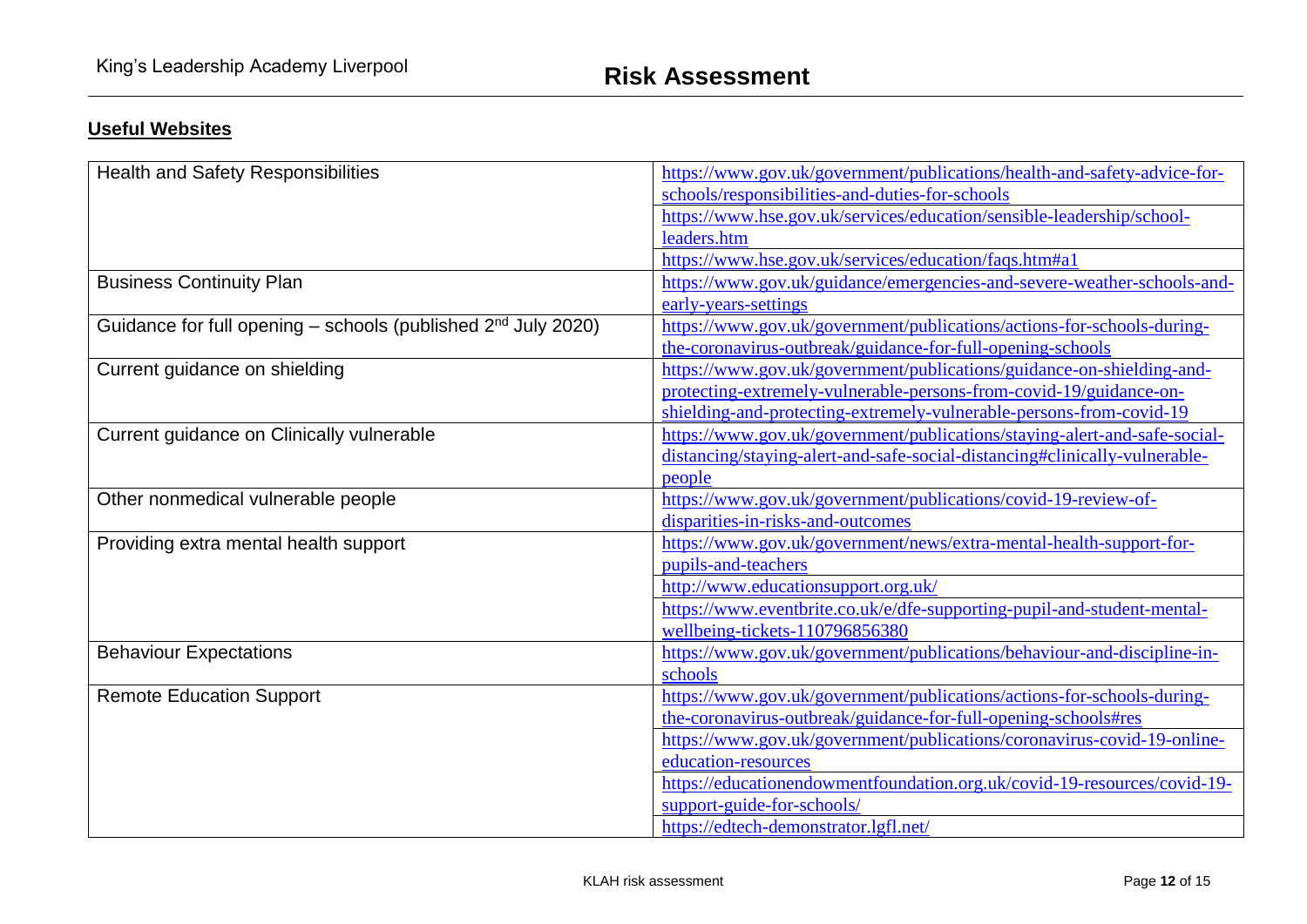|                                              | https://get-help-with-tech.education.gov.uk/about-bt-wifi                    |  |  |
|----------------------------------------------|------------------------------------------------------------------------------|--|--|
| <b>Coronavirus Symptoms</b>                  | https://www.gov.uk/guidance/nhs-test-and-trace-how-it-works#people-who-      |  |  |
|                                              | develop-symptoms-of-coronavirus                                              |  |  |
| Stay at home guidance                        | https://www.gov.uk/government/publications/covid-19-stay-at-home-            |  |  |
|                                              | guidance                                                                     |  |  |
| Arranging a Test                             | https://www.gov.uk/guidance/coronavirus-covid-19-getting-tested              |  |  |
| <b>Testing and Tracing</b>                   | https://www.nhs.uk/conditions/coronavirus-covid-19/testing-and-tracing/      |  |  |
| Contacting your Local Health Protection Team | https://www.gov.uk/guidance/contacts-phe-health-protection-teams             |  |  |
| Guidance on staff wearing PPE                | https://www.gov.uk/government/publications/safe-working-in-education-        |  |  |
|                                              | childcare-and-childrens-social-care/safe-working-in-education-childcare-     |  |  |
|                                              | and-childrens-social-care-settings-including-the-use-of-personal-protective- |  |  |
|                                              | equipment-ppe                                                                |  |  |
| Site Manager/Caretaker                       | https://www.hse.gov.uk/coronavirus/legionella-risks-during-coronavirus-      |  |  |
|                                              | outbreak.htm                                                                 |  |  |
|                                              | https://www.cibse.org/coronavirus-covid-19/emerging-from-lockdown            |  |  |
|                                              | https://www.hse.gov.uk/coronavirus/equipment-and-machinery/air-              |  |  |
|                                              | conditioning-and-ventilation.htm                                             |  |  |
| Cleaning                                     | https://www.gov.uk/government/publications/covid-19-decontamination-in-      |  |  |
|                                              | non-healthcare-settings                                                      |  |  |
| Catering                                     | https://www.gov.uk/government/publications/covid-19-guidance-for-food-       |  |  |
|                                              | businesses/guidance-for-food-businesses-on-coronavirus-covid-19              |  |  |
| <b>Safer Travel</b>                          | https://www.gov.uk/guidance/coronavirus-covid-19-safer-travel-guidance-      |  |  |
|                                              | for-passengers                                                               |  |  |
| <b>Educational Visits</b>                    | https://www.gov.uk/government/publications/coronavirus-covid-19-travel-      |  |  |
|                                              | advice-for-educational-settings/coronavirus-travel-guidance-for-             |  |  |
|                                              | educational-settings                                                         |  |  |
|                                              | https://www.gov.uk/government/publications/health-and-safety-on-             |  |  |
|                                              | educational-visits/health-and-safety-on-educational-visits                   |  |  |
| Extra-curricular provision                   | https://www.gov.uk/government/publications/protective-measures-for-          |  |  |
|                                              | holiday-or-after-school-clubs-and-other-out-of-school-settings-for-children- |  |  |
|                                              | during-the-coronavirus-covid-19-outbreak/protective-measures-for-out-of-     |  |  |
|                                              | school-settings-during-the-coronavirus-covid-19-outbreak                     |  |  |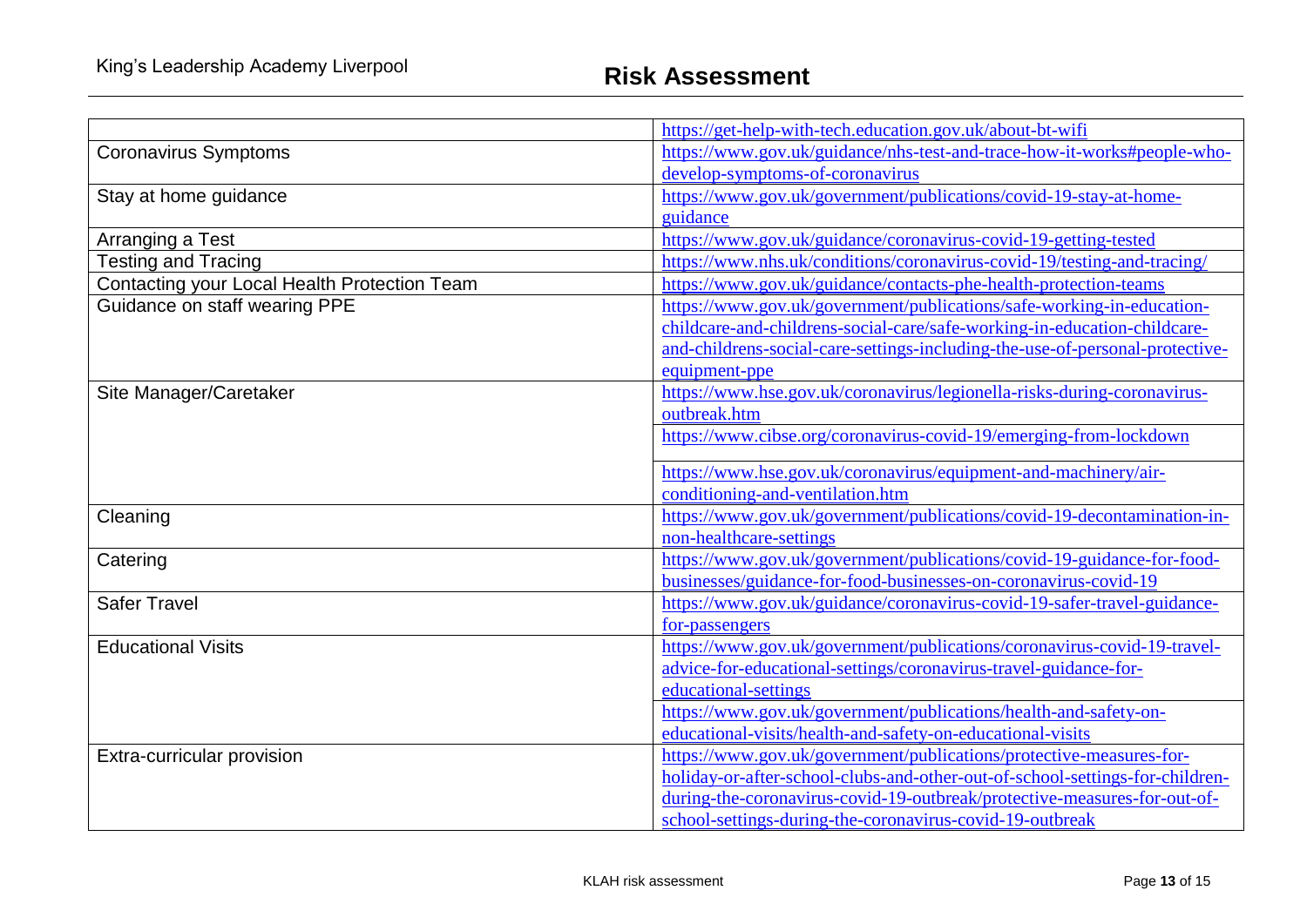| <b>Physical Education and Sports</b> | https://www.gov.uk/government/publications/coronavirus-covid-19-<br>guidance-on-phased-return-of-sport-and-recreation<br>https://www.sportengland.org/how-we-can-help/coronavirus |
|--------------------------------------|-----------------------------------------------------------------------------------------------------------------------------------------------------------------------------------|
|                                      | https://www.afpe.org.uk/physical-education/wp-content/uploads/COVID-<br>19-Interpreting-the-Government-Guidance-in-a-PESSPA-Context-<br>FINAL.pdf.                                |
| Science and Design Technology        | http://www.cleapss.org.uk/<br>https://www.ase.org.uk/resources/health-and-safety-resources<br>https://www.data.org.uk/for-education/health-and-safety                             |